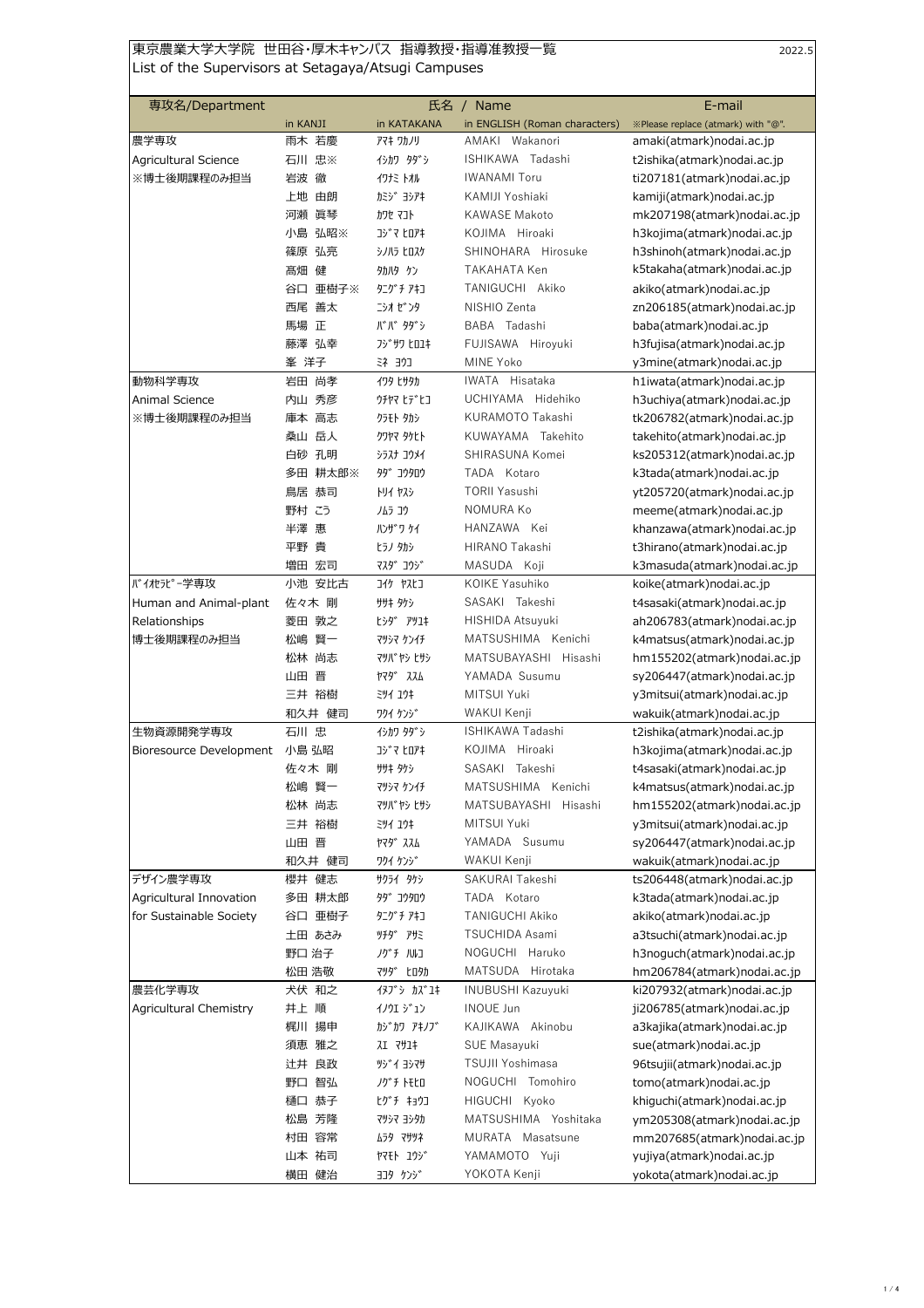## 東京農業大学大学院 世田谷・厚木キャンパス 指導教授・指導准教授一覧 2022.5 List of the Supervisors at Setagaya/Atsugi Campuses

| 専攻名/Department              |          | 氏名<br>/ Name     |                               | E-mail                             |
|-----------------------------|----------|------------------|-------------------------------|------------------------------------|
|                             | in KANJI | in KATAKANA      | in ENGLISH (Roman characters) | ※Please replace (atmark) with "@". |
| 醸造学専攻                       | 石川 森夫    | イシカワ モリオ         | ISHIKAWA<br>Morio             | m1ishika(atmark)nodai.ac.jp        |
| <b>Fermentation Science</b> | 章博<br>大西 | オオニシ アキヒロ        | OHNISHI Akihiro               | a1ohnish(atmark)nodai.ac.jp        |
| and Technology              | 門倉 利守    | カドクラ トシモリ        | KADOKURA Toshimori            | kadokura(atmark) nodai.ac.jp       |
|                             | 宏晴<br>德田 | <b>トクタ゛ ヒロハル</b> | TOKUDA Hiroharu               | tokuda(atmark)nodai.ac.jp          |
|                             | 藤本 尚志    | フジモト ナオシ         | FUJIMOTO Naoshi               | nfujimo(atmark)nodai.ac.jp         |
|                             | 賢<br>穂坂  | ホサカ マサル          | HOSAKA Masaru                 | hosaka(atmark)nodai.ac.jp          |
|                             | 前橋<br>健二 | マエルシ ケンシ゛        | MAEHASHI Kenji                | maehashi(atmark)nodai.ac.jp        |
|                             | 斉<br>進藤  | シンドウヒトシ          | SHINDO Hitoshi                | hshindo(atmark)nodai.ac.jp         |
|                             | 昌文<br>徳岡 | トクオカ マサフミ        | TOKUOKA Masafumi              | m3tokuok(atmark)nodai.ac.jp        |
|                             | 中山 俊一    | カヤマ シュンイチ        | NAKAYAMA Shunichi             | s3nakaya(atmark)nodai.ac.jp        |
| 食品安全健康学専攻                   | 阿久澤 さゆり  | <b>アクサ゛ワ サユリ</b> | AKUZAWA Sayuri                | akuzawa(atmark)nodai.ac.jp         |
| <b>Nutritional Science</b>  | 阿部 尚樹    | アベ ナオキ           | ABE Naoki                     | abe(atmark)nodai.ac.jp             |
| and Food Safety             | 岩槻 健     | イワツキ ケン          | <b>IWATSUKI Ken</b>           | ki204886(atmark)nodai.ac.jp        |
|                             | 上原 万里子   | ウエハラ マリコ         | UEHARA Mariko                 | mari(atmark)nodai.ac.jp            |
|                             | 遠藤 明仁    | エンドウ アキヒト        | ENDO Akihito                  | a3endou(atmark)nodai.ac.jp         |
|                             | 大石 祐一    | オオイシ ユウイチ        | OISHI Yuichi                  | y3oishi(atmark)nodai.ac.jp         |
|                             | 小野瀬 淳一   | オノセ ジュンイチ        | ONOSE Junichi                 | j1onose(atmark)nodai.ac.jp         |
|                             | 高橋 信之    | クカハシ ノブユキ        | TAKAHASHI Nobuyuki            | nt204885(atmark)nodai.ac.jp        |
|                             | 中山 勉     | ナカヤマ ツトム         | NAKAYAMA Tsutomu              | tn206794(atmark)nodai.ac.jp        |
|                             | 美谷島 克宏   | ミヤシ マ カツヒロ       | MIYAJIMA Katsuhiro            | km206186(atmark)nodai.ac.jp        |
|                             | 益巳<br>飯嶋 | イイジ゛マ マスミ        | IIJIMA Masumi                 | mi206786(atmark)nodai.ac.jp        |
| 食品栄養学専攻                     | 良子<br>小西 | コニシ ヨシコ          | KONISHI Yoshiko               | yk205686(atmark)nodai.ac.jp        |
| Food and Nutritional        | 鈴野 弘子    | スズ・ノ ヒロコ         | SUZUNO Hiroko                 | suzuno(atmark)nodai.ac.jp          |
| Science                     | 髙田 和子    | タカダ カズコ          | Ishikawa-Takata Kazuko        | kt207460(atmark)nodai.ac.jp        |
|                             | 高橋<br>公咲 | タカハシ コウサク        | TAKAHASHI Kosaku              | kt207119(atmark) nodai.ac.jp       |
|                             | 服部 一夫    | ハットリ カス゛オ        | HATTORI Kazuo                 | k2kobaya(atmark)nodai.ac.jp        |
|                             | 日田 安寿美   | ヒダ アズミ           | HIDA Azumi                    | a3hida(atmark)nodai.ac.jp          |
|                             | 福山 直人    | フクヤマ ナオト         | FUKUYAMA Naoto                | nf207182(atmark)nodai.ac.jp        |
|                             | 本間 和宏    | ホンマ カズヒロ         | HOMMA Kazuhiro                | homma(atmark)nodai.ac.jp           |
|                             | 松﨑 広志    | マツサ゛キ ヒロシ        | MATSUZAKI Hiroshi             | matsu(atmark)nodai.ac.jp           |
|                             | 勝間田 真一   | カツマタ シンイチ        | KATSUMATA Shinichi            | s1katsum(atmark)nodai.ac.jp        |
|                             | 由紀<br>多田 | 99 1#            | <b>TADA Yuki</b>              | y3tada(atmark)nodai.ac.jp          |
| バイオイエンス専攻                   | 計<br>朝井  | <b>741 71</b>    | ASAI Kei                      | ka206168(atmark) nodai.ac.jp       |
| <b>Bioscience</b>           | 英彦<br>小川 | オガワ ヒデヒコ         | OGAWA Hidehiko                | hogawa(atmark)nodai.ac.jp          |
|                             | 尾畑 やよい   | オバ゛タ ヤヨイ         | OBATA Yayoi                   | y1obata(atmark)nodai.ac.jp         |
|                             | 坂田 洋一    | <b>サカタ ヨウイチ</b>  | SAKATA Yoichi                 | sakata(atmark)nodai.ac.jp          |
|                             | 太治 輝昭    | タジ テルアキ          | TAJI Teruaki                  | t3teruak(atmark)nodai.ac.jp        |
|                             | 千葉櫻 拓    | チバザクラ タク         | CHIBAZAKURA Taku              | taku(atmark)nodai.ac.jp            |
|                             | 中澤 敬信    | ナカザワ タカノブ        | NAKAZAWA Takanobu             | tn207427(atmark)nodai.ac.jp        |
|                             | 中村 進一    | ナカムラ シンイチ        | NAKAMURA Shin-ichi            | sn206169(atmark)nodai.ac.jp        |
|                             | 矢嶋<br>俊介 | ヤジマ シユンスケ        | YAJIMA Shunsuke               | yshun(atmark)nodai.ac.jp           |
| 分子生命化学専攻                    | 石神<br>健  | イシガミ ケン          | ISHIGAMI Ken                  | ki206171(atmark)nodai.ac.jp        |
| Chemistry for Life          | 冨澤 元博    | トミザ ワ モトヒロ       | TOMIZAWA Motohiro             | mt204882(atmark)nodai.ac.jp        |
| Sciences and                | 橋本 貴美子   | ルシモト キミコ         | HASHIMOTO Kimiko              | kh206428(atmark)nodai.ac.jp        |
| Agriculture                 | 矢島 新     | ヤジマ アラタ          | YAJIMA Arata                  | ayaji(atmark)nodai.ac.jp           |
|                             | 石井 大輔    | かイダイスケ           | ISHII Daisuke                 | di206176(atmark)nodai.ac.jp        |
|                             | 浦井 誠     | ウライ マコト          | <b>URAI Makoto</b>            | mu206177(atmark)nodai.ac.jp        |
|                             | 勝田<br>亮  | カツタ リョウ          | KATSUTA Ryo                   | r3katsut(atmark)nodai.ac.jp        |
| 分子微生物学専攻                    | 内野 昌孝    | ウチノ マサタカ         | UCHINO Masataka               | muchino(atmark)nodai.ac.jp         |
| Molecular Microbiology      | 笠原 浩司    | カサハラ コウシ゛        | KASAHARA Koji                 | k4kasaha(atmark)nodai.ac.jp        |
|                             | 川崎 信治    | カワサキ シンジ         | KAWASAKI Shinji               | kawashin(atmark)nodai.ac.jp        |
|                             | 齋藤 宏昌    | サイトウ ヒロマサ        | SAITOH Hiromasa               | hs206173(atmark)nodai.ac.jp        |
|                             | 田中 尚人    | タナカ ナオト          | TANAKA<br>Naoto               | n3tanaka(atmark)nodai.ac.jp        |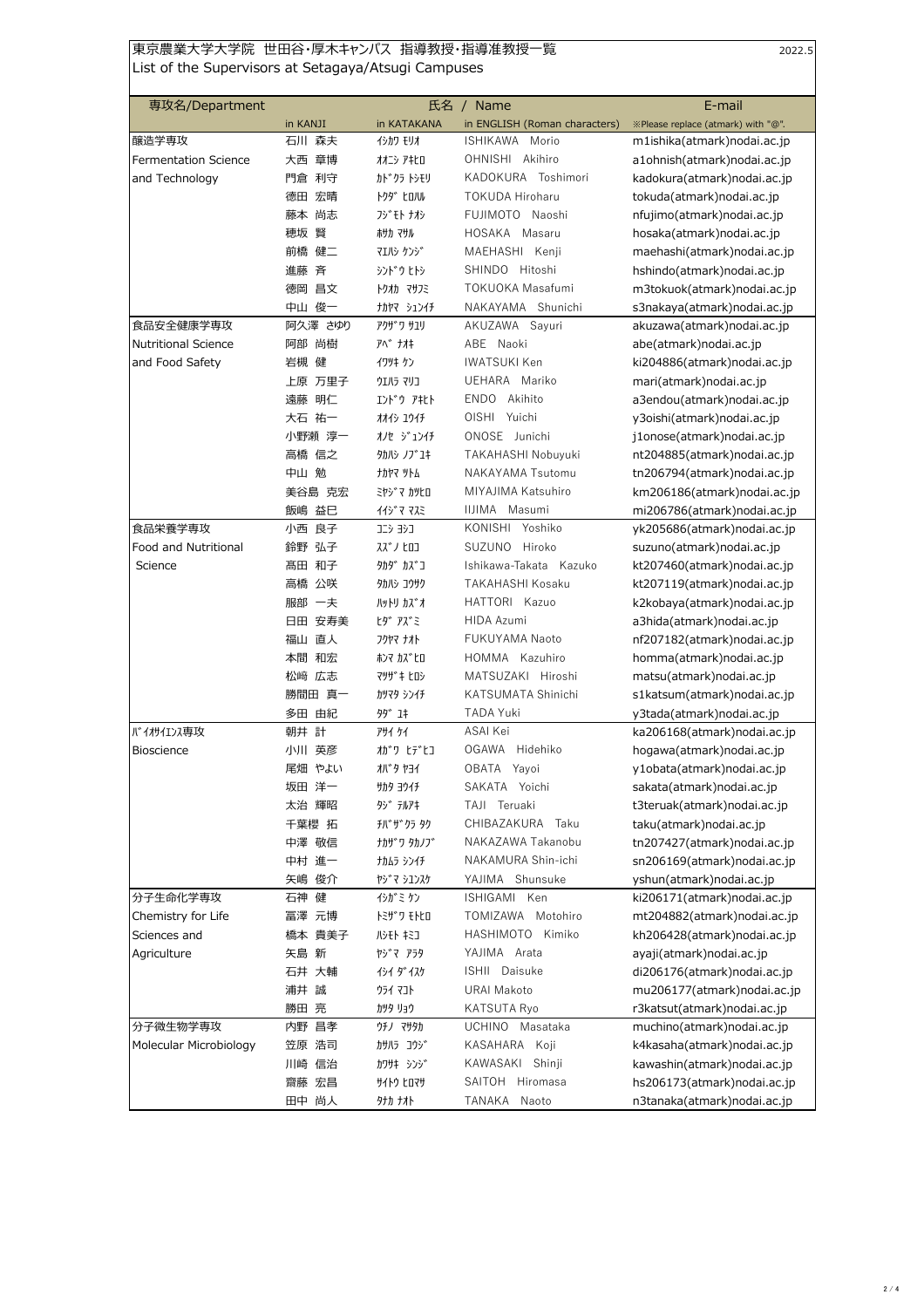## 東京農業大学大学院 世田谷・厚木キャンパス 指導教授・指導准教授一覧 2022.5 List of the Supervisors at Setagaya/Atsugi Campuses

| 専攻名/Department             |           | 氏名               | Name                          | E-mail                             |
|----------------------------|-----------|------------------|-------------------------------|------------------------------------|
|                            | in KANJI  | in KATAKANA      | in ENGLISH (Roman characters) | ※Please replace (atmark) with "@". |
| 林学専攻                       | 上原 巌      | ウエハラ イワオ         | UEHARA<br>Iwao                | i1uehara(atmark) nodai.ac.jp       |
| <b>Forest Science</b>      | 江口 文陽     | エグチ フミオ          | EGUCHI Fumio                  | f1eguchi(atmark)nodai.ac.jp        |
|                            | 大林 宏也     | オオバ゛ヤシ ヒロヤ       | OBAYASHI Hiroya               | hiroya(atmark)nodai.ac.jp          |
|                            | 孝吉<br>佐藤  | サトウ タカヨシ         | SATO Takayoshi                | satota(atmark)nodai.ac.jp          |
|                            | 関岡 東生     | セキオカ ハルオ         | SEKIOKA Haruo                 | haruo(atmark)nodai.ac.jp           |
|                            | 橘 隆一      | <b>97バナリュウイチ</b> | TACHIBANA Ryuichi             | r3tachib(atmark)nodai.ac.jp        |
|                            | 矢部 和弘     | <b>ヤベ カズヒロ</b>   | YABE Kazuhiro                 | k-yabe(atmark)nodai.ac.jp          |
|                            | 晃司<br>山﨑  | 174" + 175"      | YAMAZAKI<br>Koji              | k3yamaza(atmark)nodai.ac.jp        |
| 農業工学専攻                     | 岡澤<br>宏   | オカザ ワ ヒロム        | OKAZAWA<br>Hiromu             | h1okazaw(atmark)nodai.ac.jp        |
| Agricultural Engineering   | 川名 太      | カワナ フトシ          | KAWANA Futoshi                | fk205262(atmark)nodai.ac.jp        |
| ※博士前期課程のみ担当                | 佐々木 豊     | ササキ ユタカ          | SASAKI Yutaka                 | y3sasaki(atmark)nodai.ac.jp        |
|                            | 島田 沢彦     | シマダ サワヒコ         | SHIMADA Sawahiko              | shima123(atmark)nodai.ac.jp        |
|                            | 鈴木 伸治     | スズ*キ シンジ         | SUZUKI Shinji                 | s4suzuki(atmark)nodai.ac.jp        |
|                            | 田島 淳      | タジ マ キヨシ         | TAJIMA Kiyoshi                | tajima(atmark)nodai.ac.jp          |
|                            | 中村 貴彦     | ナカムラ タカヒコ        | NAKAMURA Takahiko             | ntaka(atmark)nodai.ac.jp           |
|                            | 三原 真智人    | 三儿ラ マチト          | MIHARA Machito                | m-mihara(atmark)nodai.ac.jp        |
|                            | 村松 良樹     | ムラマツ ヨシキ         | MURAMATSU Yoshiki             | y-murama(atmark)nodai.ac.jp        |
|                            | 渡邉 文雄     | ワタナヘ゛ フミオ        | WATANABE Fumio                | f-nabe(atmark)nodai.ac.jp          |
| 造園学専攻                      | 荒井 歩      | <b>P5イ アユミ</b>   | ARAI Ayumi                    | ayumi(atmark)nodai.ac.jp           |
| Landscape Architecture     | 隆<br>粟野   | アワノ タカシ          | AWANO Takashi                 | t3awano(atmark)nodai.ac.jp         |
|                            | 國井 洋一     | クニイ ヨウイチ         | <b>KUNII Yoichi</b>           | y3kunii(atmark)nodai.ac.jp         |
|                            | 斎藤 馨      | サイトウ カオル         | SAITO Kaoru                   | ks207686(atmark)nodai.ac.jp        |
|                            | 鈴木 貢次郎    | スズキ コウジロウ        | SUZUKI Kojiro                 | kojiros(atmark)nodai.ac.jp         |
|                            | 高橋 新平     | タカルシ シンヘ°イ       | TAKAHASHI Shinpei             | shinpei(atmark)nodai.ac.jp         |
|                            | 勉<br>服部   | <b>JANAI AIR</b> | HATTORI Tsutomu               | toms(atmark)nodai.ac.jp            |
|                            | 千鶴子<br>水庭 | ミス゛ニワ チス゛コ       | MIZUNIWA Chizuko              | mizuniwa(atmark)nodai.ac.jp        |
| 地域創成科学専攻                   | 慶晃<br>亀山  | カメヤマ ヨシアキ        | KAMEYAMA Yoshiaki             | y3kameya (atmark)nodai.ac.jp       |
| <b>Rural Science</b>       | 武生 雅明     | 9‡1ウ マサアキ        | TAKYU Masaaki                 | m1takyu(atmark)nodai.ac.jp         |
|                            | 将俊<br>竹内  | タケウチ マサトシ        | TAKEUCHI Masatoshi            | hi1164 (atmark) nodai.ac.jp        |
|                            | 竹内 康      | タケウチ ヤスシ         | TAKEUCHI Yasushi              | bamboo(atmark)nodai.ac.jp          |
|                            | 武田 晃治     | <b>タケダ コウジ</b>   | TAKEDA Kouji                  | k2takeda(atmark)nodai.ac.jp        |
|                            | 智紀<br>藤川  | フジカワ トモノリ        | FUJIKAWA Tomonori             | t3fujika(atmark)nodai.ac.jp        |
|                            | 尚正<br>本田  | ホンタ゛ ナオマサ        | HONDA Naomasa                 | nh205379(atmark)nodai.ac.jp        |
|                            | 怜子<br>町田  | マチタ゛<br>レイコ      | MACHIDA Reiko                 | r3machid(atmark)nodai.ac.jp        |
| 国際農業開発学専攻                  | 足達 太郎     | アダチ タロウ          | ADATI<br>Tarô                 |                                    |
| International Agricultural | 入江 憲治     | イリエ ケンジ          | IRIE Kenji                    | k3irie(atmark)nodai.ac.jp          |
| Development                | 菊野 日出彦    | キクノ ヒデヒコ         | KIKUNO Hidehiko               | h3kikuno(atmark)nodai.ac.jp        |
|                            | 小塩 海平     | コシオカイヘイ          | Kaihei<br>KOSHIO              | koshio(atmark)nodai.ac.jp          |
|                            | 志和地 弘信    | シワチ ヒロノブ         | SIWACHI Hironobu              | h1shiwac(atmark)nodai.ac.jp        |
|                            | 杉原 たまえ    | スギハラ タマエ         | SUGIHARA Tamae                | tamae(atmark)nodai.ac.jp           |
|                            | 高根 務      | 9カネ ツトム          | TAKANE Tsutomu                | t3takane(atmark)nodai.ac.jp        |
|                            | 中西 康博     | ナカニシ ヤスヒロ        | NAKANISHI Yasuhiro            | ynaka(atmark)nodai.ac.jp           |
|                            | 本橋 慶一     | モトルシ ケイイチ        | MOTOHASHI Keiichi             | k3motoha(atmark)nodai.ac.jp        |
|                            | 山田 隆一     | <b>ヤマタ゛リュウイチ</b> | YAMADA Ryuichi                | ry205716(atmark)nodai.ac.jp        |
| 農業経済学専攻                    | 大浦 裕二     | オオウラ ユウシ゛        | OURA Yuji                     | yo205309(atmark)nodai.ac.jp        |
| Agricultural Economics     | 金田 憲和     | カナダ ノリカズ         | KANADA Norikazu               | kanada(atmark)nodai.ac.jp          |
|                            | 菅沼 圭輔     | スカ゛ヌマ ケイスケ       | SUGANUMA Keisuke              | k3suganu(atmark) nodai.ac.jp       |
|                            | 高柳 長直     | <b>9カヤナギナガタダ</b> | TAKAYANAGI Nagatada           | takayan(atmark)nodai.ac.jp         |
|                            | 田中 裕人     | 外力 ヒロト           | TANAKA Hiroto                 | hiroto(atmark)nodai.ac.jp          |
|                            | 寺内 光宏     | テラウチ ミツヒロ        | TERAUCHI Mitsuhiro            | tera(atmark)nodai.ac.jp            |
|                            | 堀田 和彦     | ホッタ カス゛ヒコ        | HOTTA Kazuhiko                | k3hotta(atmark)nodai.ac.jp         |
|                            | 堀部<br>篤   | ホリヘ゛ アツシ         | HORIBE Atsushi                | ah204889(atmark)nodai.ac.jp        |
|                            | 吉野 馨子     | ヨシノ ケイコ          | YOSHINO Keiko                 | ky205310(atmark)nodai.ac.jp        |